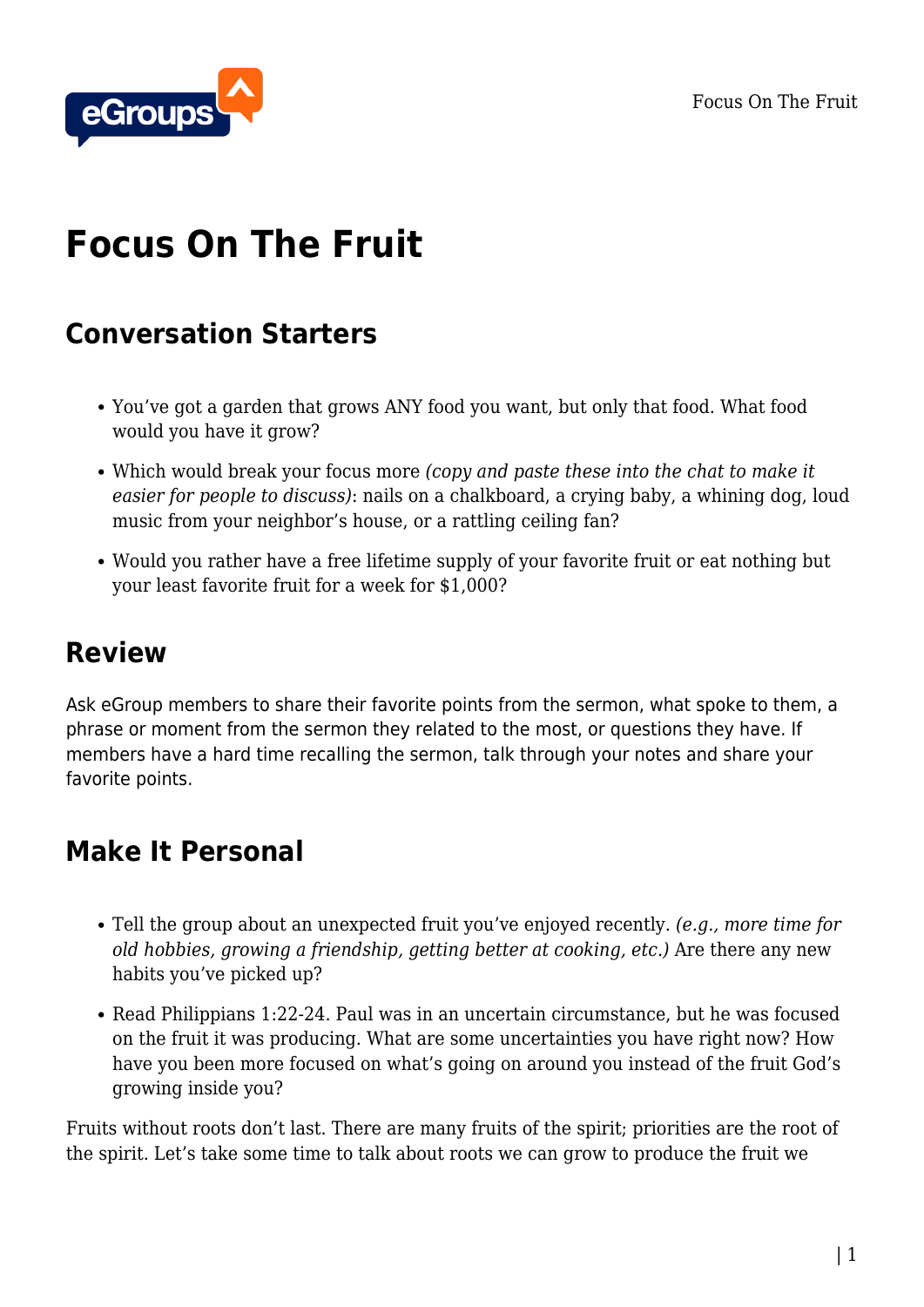

want.

- Read Galatians 5:22-23. Which fruit are you seeing the most right now? Why  $-$  what have you been doing to grow that fruit? *(Are there any fruits right in front of you that you aren't recognizing?)*
- Which fruit are you seeing the least? Share some examples.
- How do you need to shift your priorities to grow the fruit you're seeing the least? *(How might your focus be affecting the growth of that fruit?)*
- Are there other ways God is helping you get rooted? What other priorities are shifting during these times?

Read Romans 8:24-25. We can say "I don't know" and still focus on having hope.

- What are you hoping for; what fruit do you want to have when this prison sentence ends *(physically, emotionally, spiritually, etc.)* — post your answers in the chat using 3-4 emojis that represent the fruit you want. *(Have your group share about their answers, or if you want to have some fun, let everyone take turns guessing each other's answers.)*
- All three passages we read today were written by Paul. What's your biggest takeaway from his examples of fruit and focus?

# **Act On It**

Think back to the fruit you've been seeing the least. This week, change your focus — set some new priorities that will grow the roots you need to produce that fruit. (e.g., I'm struggling to see gentleness because of stress, so I'm going to focus on doing half an hour of exercise at the end of my day to help me unwind.)

## **Prayer Requests And Prayer**

Ask eGroup members to share any prayer requests they have. Record any notes or prayer requests to pray for members during the week.